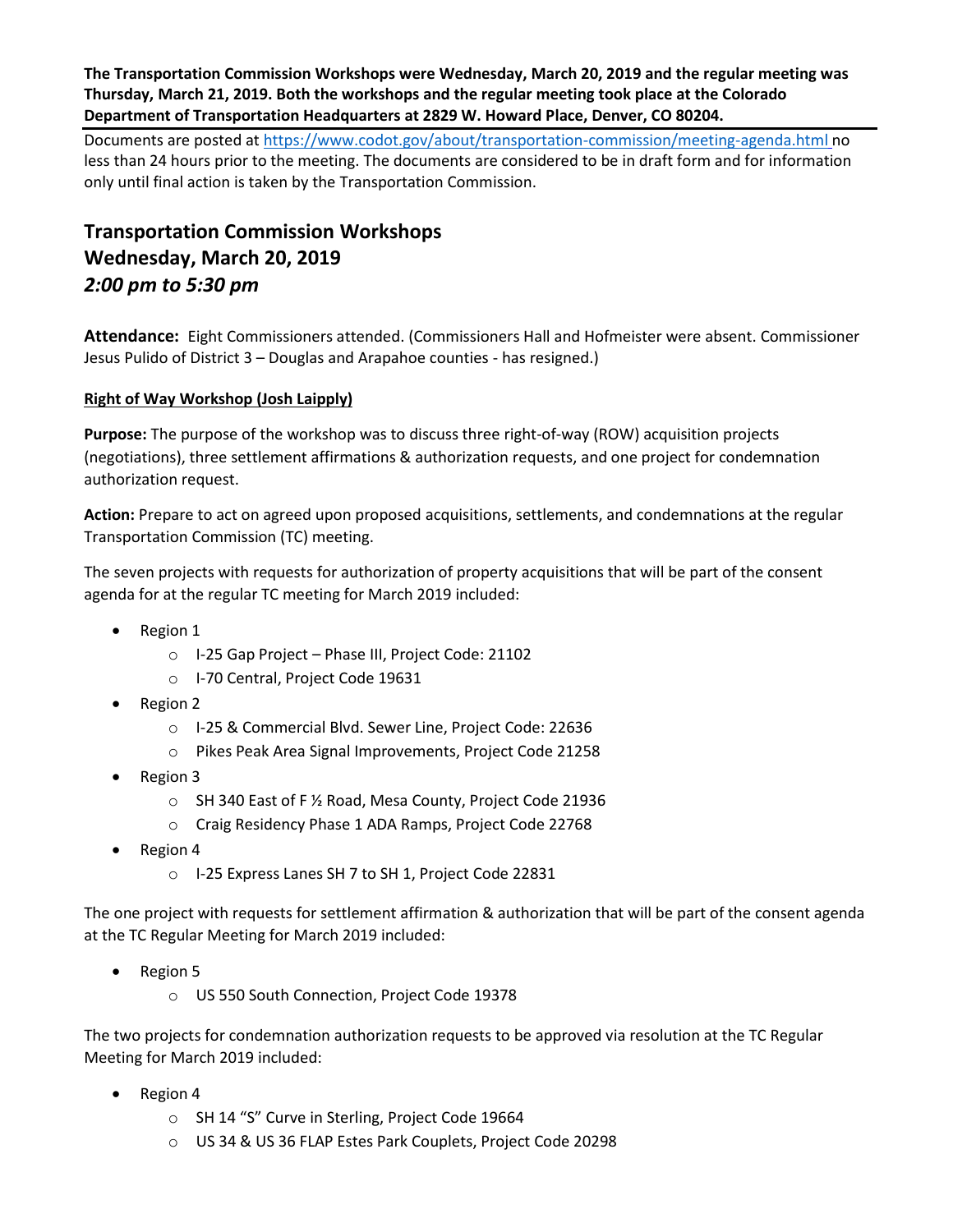Discussion**:**

- US 550 South Connection: Commissioner Thiebaut asked for a separate resolution on passage of this settlement affirmation and authorization when the Commission takes action on Thursday.
- SH 14 "S" Curve in Sterling: CDOT Chief Engineer, Josh Laipply, explained that CDOT attempted 11 times to contact the owners, who are out of the country, and their attorney hasn't been very responsive.
- US 34 & US 36 FLAP Estes Park Couplets: Helping the owners find a similarly sized and situated parcel will be difficult, but relocation is a separate issue from the condemnation.

## **CDOT Goals and Priorities (Shoshana Lew)**

**Purpose:** Each year, staff develops performance goals with their supervisors as part of the performance planning process. Similarly, each State Executive Director develops annual goals with the Governor. As CDOT Director Shoshana Lew works with the Governor's office and CDOT staff on the development of the department's goals, she wants to share those draft goals with the Transportation Commission. **Action:** No action necessary at this time.

**Next Steps:** Finalize and sign the goals in June. **Discussion:**

New CDOT Director Shoshana Lew shared these thoughts about CDOT goals and priorities:

- Safety will continue to be a priority. With the death of CDOT highway maintenance worker Eric Hill fresh in our minds, it must continue as a priority. We must also acknowledge that many vehicle crashes are the result of human error, and place more emphasis on public education campaigns.
- CDOT will continue with data-driven assessment of transportation needs while recognizing the need to ensure equitable implementation.
- The planning process will get a fresh look. CDOT should make transportation investments with the outcomes in mind.
- The focus will be on multimodal solutions to transportation problems. CDOT and the Rail Commission will need to work together closely. Newly elected Gov. Jared Polis also is focusing on multimodal solutions, not just rail.
- Other challenges facing CDOT are reducing the environmental impacts of transportation projects and improving transportation connectivity.

## **New Approach to Statewide Planning Process (Rebecca White)**

**Purpose:** To brief and engage the TC on new effort to reset the planning and Statewide Transportation Improvement Program (STIP) process in order to streamline multiple processes and the stakeholder engagement involved in these efforts.

**Action:** None. Information only.

**Details:** Under the direction of Executive Director Lew, staff is working to bring these efforts together in order to develop a 10-year strategic pipeline of projects, inclusive of all modes, informed by a data-driven needs assessment and public and stakeholder input. This effort involves the following primary actions:

- 1. Leverage Statewide Planning Process to Deliver 10-Year Strategic Pipeline of Projects
	- $\circ$  Utilize the statewide planning process to involve the public not just in setting a 25-year vision, but also in shaping a more immediate 10-year list of projects.
	- $\circ$  Build on the lessons learned and experience gained through development of the 2040 plan, which achieved a record level of public involvement.
- 2. Modal Plan Integration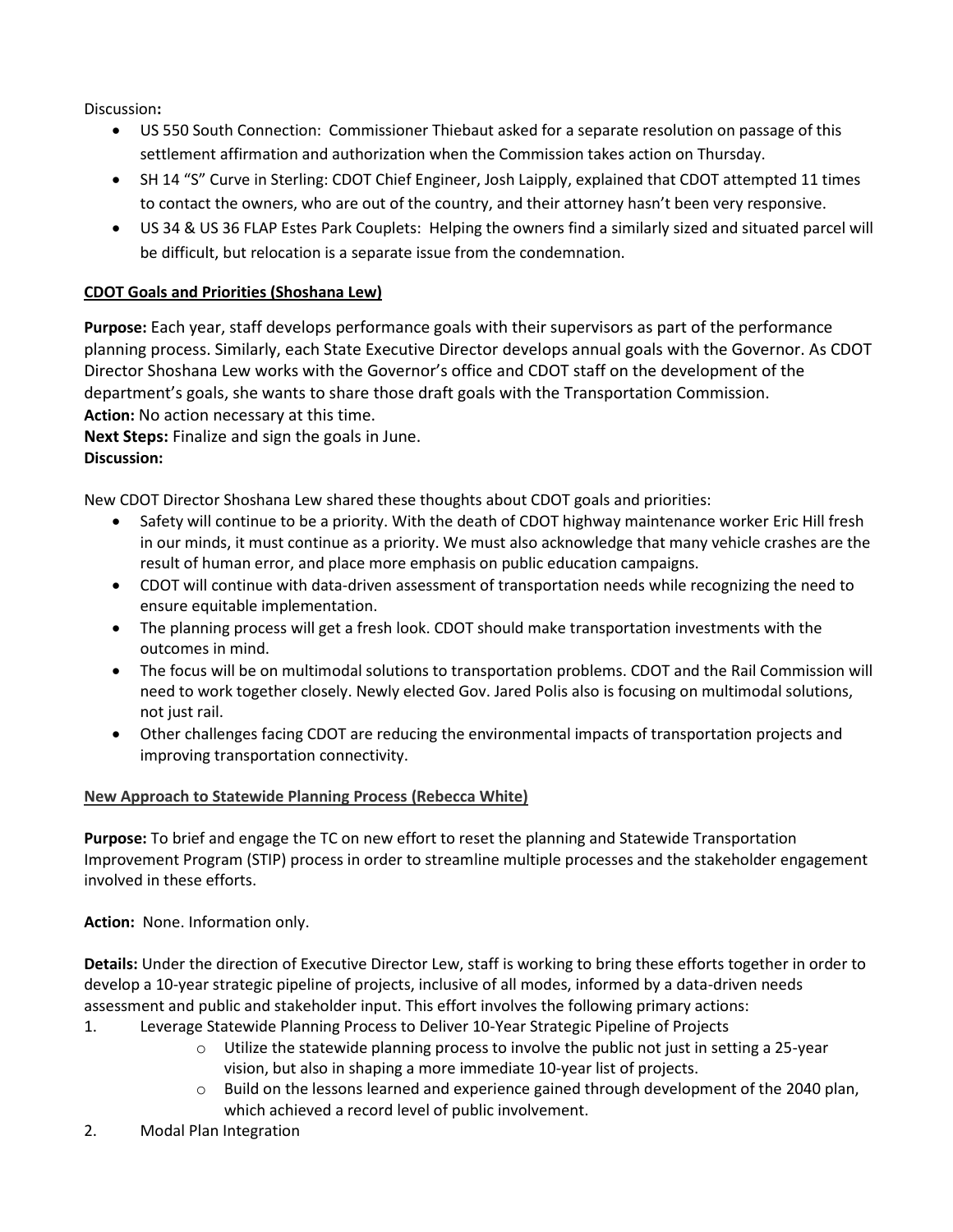- o "Marry" the Statewide Transit Plan and the overall 2045 Statewide Plan through enhanced coordination between the Division of Transportation Development (DTD) and the Division of Transit and Rail (DTR).
	- Previously these efforts were two separate planning efforts with their own respective timelines and public meetings.
	- By "marrying" the two efforts, CDOT can realize efficiencies to engage the public and stakeholders. This change would still result in separate "plans" per Federal requirements, but will enable the public to evaluate project needs across multiple modes.
- 3. Utilize New Tools to Understand Current Conditions and Measure Needs
	- Utilize CDOT's recently completed Statewide Travel Model and in-house GIS capabilities to portray the relationship of the existing "footprint" of the state transportation system to a range of different factors through which the department can measure needs.
		- Factors could include population distribution, accident hot spots, employment centers, military installations, etc.

## 4. Evolution of the STIP

- $\circ$  Transition the 4-year rolling STIP to a 10-year strategic pipeline of projects.
	- ₋ Requirement for a 4-year fiscally constrained list of projects per Federal requirements is unchanged; however, the STIP would also include a 6-year list of capital projects and asset investments beyond the 4-year federally recognized STIP window.

- Commissioner Gilliland expressed uncertainty as to how the 10-year pipeline of projects differs from what CDOT has been doing, and asked if CDOT would prioritize the 10-year program of projects.
	- o Division of Transportation Development Director, Rebecca White, responded that it is anticipated that CDOT would prioritize the project list.
	- o CDOT Executive Director, Shoshana Lew, noted that a fully consolidated planning process combines outreach efforts to make it easier for the public to understand. She cited consolidating outreach for the transit plans, the Statewide Transportation Plan, and the 4P (Project Priority Programming Process).
	- $\circ$  Executive Director Lew also explained that the Development Program is largely aspirational, being a list of projects if money becomes available. CDOT would put projects in the 10-year pipeline that are more likely to be undertaken with money it believes will be available.
	- o Rebecca White noted that by combining processes for the transit, transportation, and bike plans it would avoid going to the public for comments for each plan.
- Commissioner Scott cautioned that CDOT should be careful to manage expectations. If a project is on a list, people assume it will happen.
	- $\circ$  Executive Director Lew explained that having a list gives the public a clearer idea of what CDOT intends to do.
	- o Rebecca White noted that CDOT will keep the 4-year STIP, but with an outlook for an additional 6 years. CDOT will need to emphasize to the public that the first 4 years of the STIP are fiscally constrained, and the next 6 years are illustrative.
- Commissioner Connell recommended that CDOT discuss the new planning process in the rural areas. Rural and urban communities have different transportation problems, and that there are rural concerns related to rural areas not getting the same consideration as urban areas of the state.
- Commissioner Thiebaut commented that he has always been a proponent of some kind of high-speed rail system along the Front Range, ever since he was in the Colorado Legislature, and is glad to hear that CDOT is considering passenger rail more seriously now. He also said that the public does not fully understand how every project requires planning and an environmental review before a project can begin, assuming money is available. People want projects to happen much faster.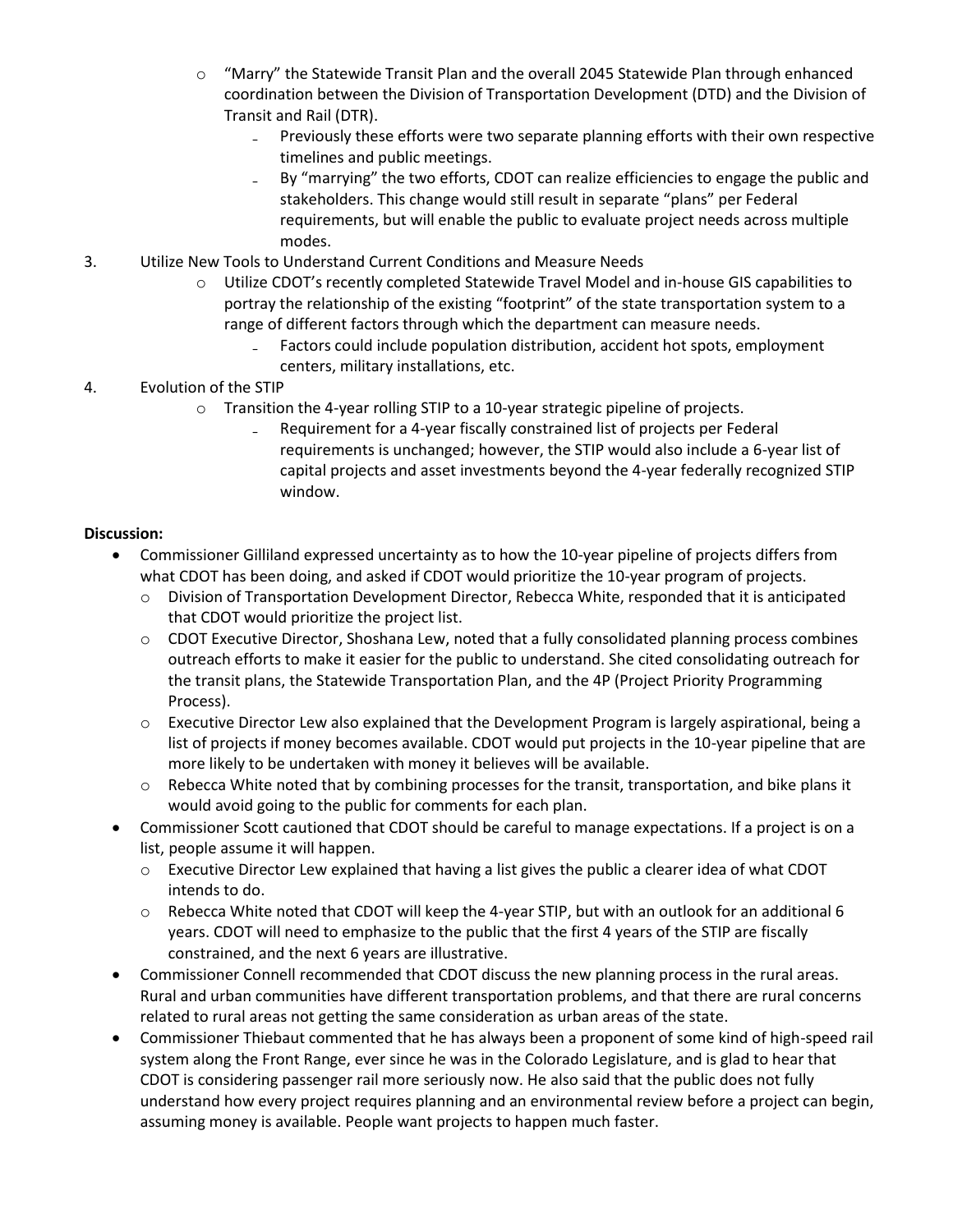- Commissioner Connell noted that a key absence from the discussion is resiliency. The public needs to know what CDOT is planning if a particular highway segment is closed. Taking resiliency to the rural transportation planning regions (TPRs) would be quite helpful.
- In reference to tools like the Statewide Travel Model that CDOT has for this planning cycle as compared to the 2040 plans, Commissioner Scott said that models are wonderful, but they are often inaccurate. It is important to know what their inputs are, such as land use. We might want to know the impact on local roads of improvements or changes to state highways.
	- o Erik Sabina, manager of the CDOT Information Management Branch, said the model depicts all local roads from collector roads or above. The model can be adjusted to account for land use changes. Working has been going on for the last year regarding how to reflect changes in the transportation system that connected and autonomous vehicles might cause.
- Commissioner Gilliland said the integration of the transit and transportation plans and the ability to model how improvements could affect the transportation system are huge. For example, if CDOT improves SH 71 in eastern Colorado for freight, the model could estimate the percentage of freight traffic that would be diverted off I-25. She added that it is important to show the public that CDOT has a vision for the transportation system. CDOT should use data visualization to explain things to the public. Executive Director Lew agreed.
- Commissioner Peterson commented that he is excited about CDOT now having the ability to gather and share information with stakeholders, and the mobility options available to urban and rural areas. Transit is about people having a choice in how they get from one place to another. How CDOT will address environmental challenges and the changes that new technologies will bring also are important.
- Commissioner Stuart concurred with Commissioners Peterson and Gilliland, that comprehensive planning tools are a great opportunity for CDOT.

# **Safety Workshop & Operations Reorganization Status Report (Kyle Lester)**

**Purpose:** To update the Commission on division re-organization process and provide an overview of ways to refocus safety efforts as they relate to infrastructure needs, operations, and technology. CDOT Staff is recommending actions focused in three focus areas that will better align the organization with the goal of improving safety on Colorado's highway system: taking more of a systematic statewide safety approach to our infrastructure and physical assets, human/policy factors, and organizational adjustments to better support real time operations.

**GOAL:** Improve the safety of Colorado's transportation network by reducing the rate and severity of crashes and improving safety conditions for those traveling via all transportation modes.

Infrastructure and Physical Assets:

- Increase driver awareness through deploying improved pavement markings and utilizing centerline and edge rumble strips in locations with high run off the road and centerline cross-over accidents.
- Install 6-inch striping and rumble strips on key corridors based on safety and speed data (e.g. 65 and 75 mph corridors).
- Pilot variable speed limits on critical corridors with a goal of reducing crash rates and incidents during weather events and during high pedestrian zones and times.
- Identify and implement a program that results in bottleneck reduction and thus congestion resulting in reduced driver frustration and crashes.

Human/Policy Factors:

- Work with recipients of CDOT funding to deploy best practices for safety across the roadway systems that they manage.
- Collaborate with the Department of Motor Vehicles to improve driver's education for new drivers and continuing education to help current drivers adapt to changes in technology and driving conditions.

Organizational: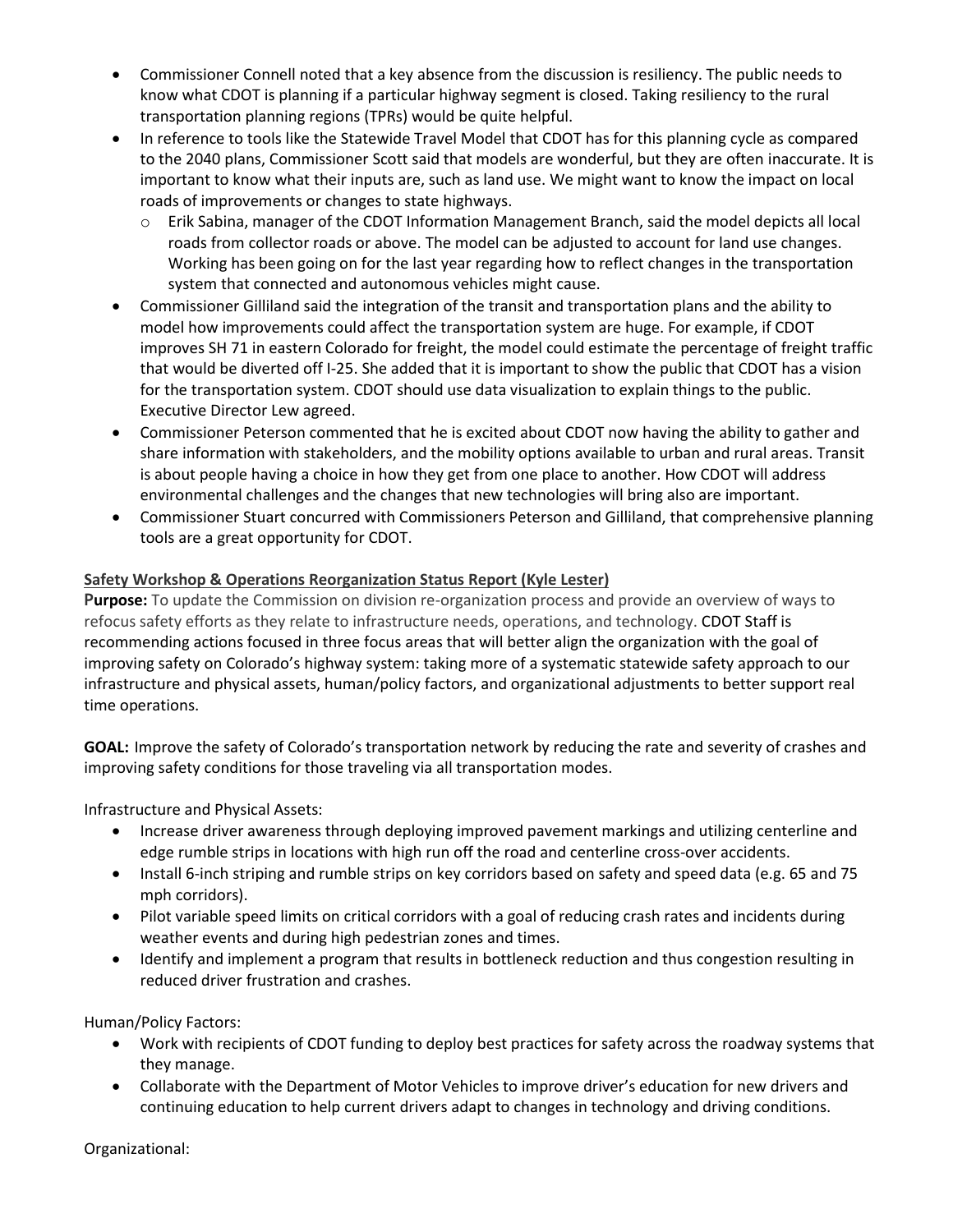- Integrate maintenance and operations to streamline incident command for incident response by April 15, 2019.
	- $\circ$  Utilize available technology to quickly identify incident detection and communicate with staff who can deploy resources.
	- $\circ$  Utilize available technology and existing CDOT Operations Center resources for accident and incident detection along congested corridors. Utilize photo, video, and data for early detection of accidents and incidents. Communicate quickly with Maintenance staff to deploy resources that mitigate the hazards to the traveling public.
- Work to reduce secondary accidents statewide by rapidly deploying CDOT resources focused on quick clearance: CDOT Maintenance Crews and debris crews along with our heavy tow assets and Courtesy Patrol partners. CDOT's resources are to be incorporated into the corridor Standing Program Management Teams be led by Colorado State Patrol.
- Develop a comprehensive weather forecasting network and response planning that includes state and local resources. Response planning focuses on resources allocation and coordination from the 72-hour mark through storm clean up.
- Increase staffing levels of snowplow operators to maximize CDOT's equipment resources during response to weather incidents statewide

**Next Steps:** Identify funding sources to support more short-term delivery projects that improve safety immediately, continue staff work and analysis, and work with CDOT Regions to implement safety projects and organizational changes.

- Commissioner Gilliland noted that she is a firm believer in rumble strips alerting people about when they are driving too close to the edge or centerline of highways; however, if CDOT widens a road or shifts it to a different alignment, sometimes the old rumble strips are not very well ground out and covered up.
- Commissioner Thiebaut said he would like to see more regional involvement in deciding where rumble strips should go. He also would like CDOT to be more diligent about taking steps towards accident prevention.
	- o Charles Meyer, manager of State Traffic and Safety Branch, said CDOT starts with the data about where and what type of crashes are taking place, and how to prevent them.
	- o Mike McVaugh, Region 5 regional transportation director (RTD), said CDOT would like to implement more proactive safety projects, but funding is limited.
- Division of Maintenance and Operations (DMO) Director, Kyle Lester, said CDOT is trying to do more "quick hit" projects, and that everything that the division does is coordinated with the CDOT Engineering Regions. The DMO provides central staff oversight, but the Regions implement safety and maintenance projects.
- Commissioner Thiebaut said he has some reservations about the Highway Maintenance Division using Regional Priority Program (RPP) funds for some of the maintenance/safety projects. The rural TPRs need flexibility in using the funds. When CDOT using more proactive measures was mentioned, what he had in mind were addressing the sharp curves on SH 96 that could cause drivers to go off the road if they are not paying attention, particularly at night.
- Commissioner Scott said a good safety measure would be to encircle some stop signs with LED lights. Another would be to push a primary seatbelt law.
	- o Kyle Lester said he looks to the TC to advocate for a primary seatbelt law in the Legislature. CDOT DMO needs to focus on what he can influence directly.
- Commissioner Connell commented that a lack of shoulders in her area is a safety problem.
	- $\circ$  Executive Director Lew suggested Commissioner Connell start the conversation about highway shoulders with her local constituents.
- Regarding combining maintenance and operations, Commissioner Thiebaut asked if CDOT needs statutory changes to combine the two. Kathy Young of the Attorney General's Office said she would look into this.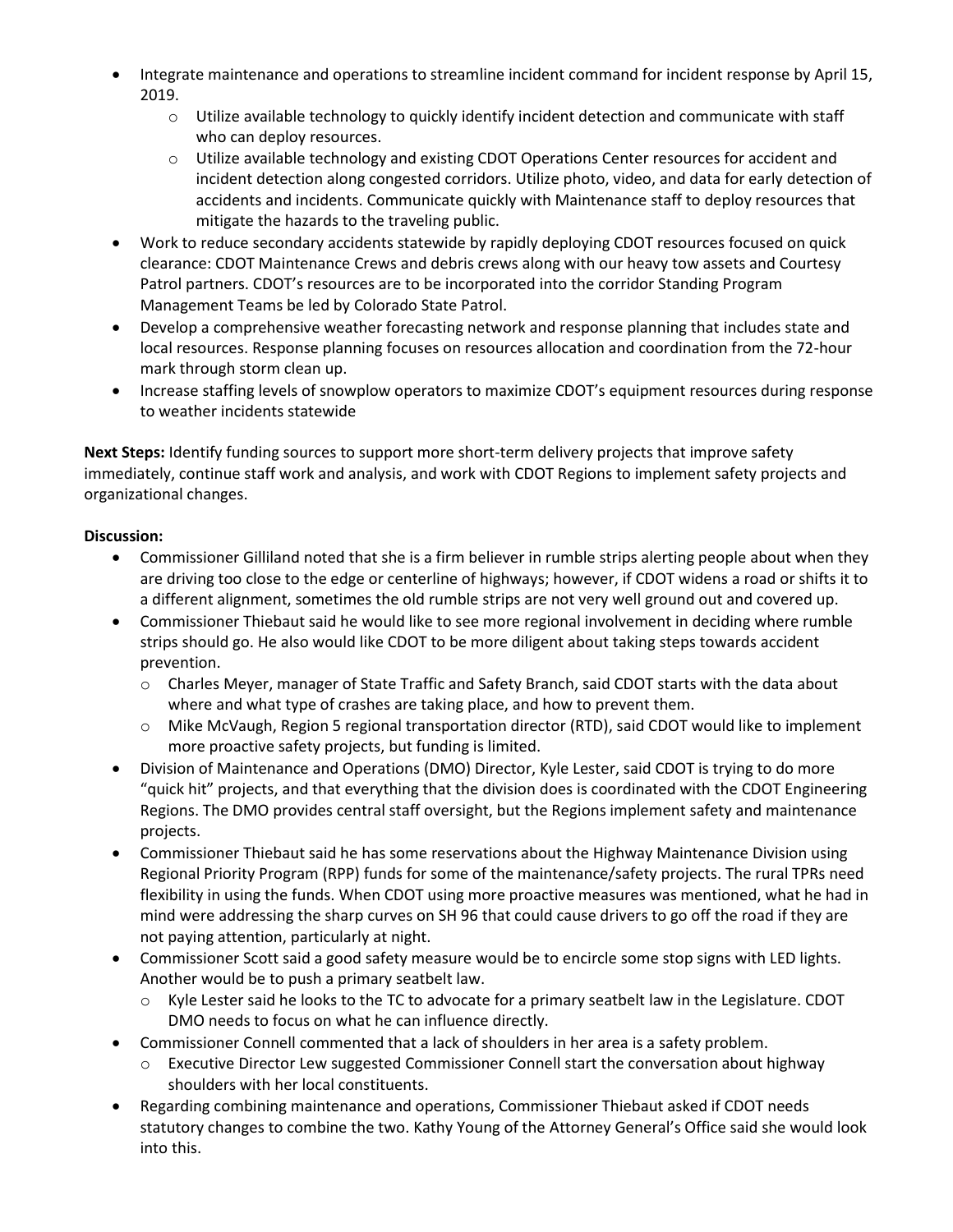#### **Winter Operations Projections and Avalanche Status Report (Kyle Lester)**

**Purpose:** CDOT DMO is projecting a \$9,304,000.00 shortage in the TC snow and ice contingency funds. (This estimate came before the "bomb cyclone" snowstorm and the avalanches; the shortage could amount to \$19.3 million – with 30 percent of winter left.)

**Action:** Approve the budget supplement resolution seeking transfer of \$7.722 million from the TC contingency for snow and ice to maintenance sections in Greeley, Grand Junction, Durango, Pueblo, Aurora, Craig, Alamosa, Eisenhower-Johnson Memorial Tunnel, Grand Junction Traffic, Aurora Traffic, Pueblo Traffic, Greeley Traffic, and Durango Traffic. (This is 40 percent of the projected shortfall to keep the maintenance sections solvent for the rest of the winter season.)

**Background:** Colorado is seeing a more severe winter than last year throughout much of the state. While statewide storms are on the same pace as last year's numbers, regional storm frequency is much higher statewide, particularly along the Joint Operations Area (JOA) (I-70 from Grand Junction to Wheat Ridge), as well as the Durango, Alamosa and Pueblo sections. Due to this and the precipitation outlook through May 2019, DMO is projecting a budgetary shortfall for snow and ice. Within the DMO, winter is October 14-May 8.

#### **Discussion:**

- Johnny Olson, CDOT Deputy Director, praised the processes used to handle the various snow emergencies and road closures. He said if a similar incident command structure had been in place for the 2013 floods, things would have gone much more smoothly.
- Kyle Lester said CDOT received help from the National Guard in Douglas and El Paso Counties. When 150 vehicles became stuck in the snow, school buses took people to shelters. Communications were centralized to let the public know what roads would be closed and for how long.
- Mike McVaugh, Region 5 RTD, noted that a picture of a snow shed on Red Mountain Pass shows that the shed would have to be much longer than it is now, to protect vehicles traveling underneath it. The picture showed the snow shed, and the areas before and after, inundated with avalanche snow.
- Kyle Lester commended all the Regions for all their work and for keeping people safe. He commented that considering the frequency and strength of the avalanches, a two-hour delay in traffic from the closure of eastbound I-70 in the mountains was minimal.
- Commissioner Gilliland asked what the after effects of the snowstorm on rock fall and flooding.
	- $\circ$  Kyle Lester noted that it is anticipated that there will be significant rock fall and flooding in future months.
- Commissioner Scott asked if the burden of clearing the roads must always fall to CDOT.
	- o Director Lew responded that Gov. Jared Polis has declared an emergency for the snow, which should free up federal funds to assist with expenses associated with snow removal.

#### **Multimodal Workshop (David Krutsinger)**

#### **Expanding Colorado's Multi-Modal Options**

**Purpose:** Engage the TC on strategy to significantly expand multimodal options, statewide, to provide Colorado residents and visitors with a more sustainable, efficient, and equitable transportation network.

#### **Planning Approach**

CDOT has a wide range of experienced staff who have been working on a variety of planning & environmental linkage (PEL) and other environmental clearance studies (EAs, EISs, etc.) for highway projects in many areas of the state where mobility hubs are proposed. Significant knowledge is already dedicated to North I-25 and South I-25 efforts.

CDOT has also invested substantially in developing statewide forecasting tools to predict future traffic volumes and transit ridership. CDOT proposes to leverage this experience in a more multimodal way from Bustang, to mobility hubs, to collaboration with the Passenger Rail Commission. See more on this topic in the memo from Rebecca White, Director of DTD, for the Planning Workshop agenda item.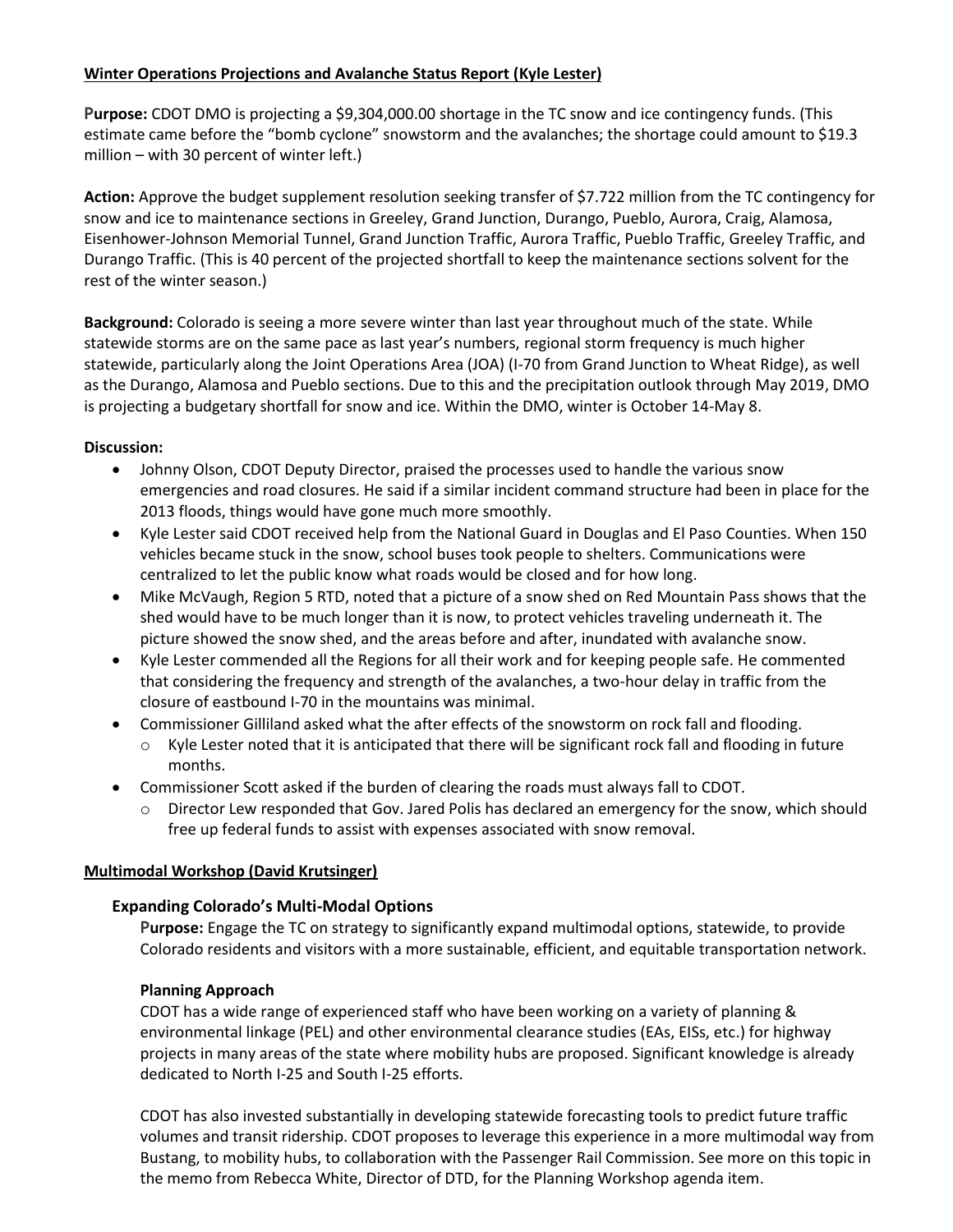# **Details**

#### *Policy Overview*

In broad policy strokes, the strategies for expanding multimodal options statewide, and CDOTs role in that, are:

- 1. Develop an executable path for multimodal connectivity along the Front Range that includes near-term identification and construction of mobility hubs, in collaboration with growing population centers within the corridor; establishment of interim service; and concurrent stakeholder engagement around longer term capital expansion and a strategy to pay for it.
	- Expand Bustang in commuter and visitor corridors
	- Work with the Southwest Chief & Front Range Passenger Rail Commission ("Passenger Rail Commission")
	- **Investments in mobility hubs now are a precursor step to Front Range Rail** implementation.
- 2. Create a ride sharing strategy focused on traffic and congestion mitigation in urban cores, which includes incentives for electrification and multi-rider use. Strategy may also include opportunity for piloting in some smaller/more rural communities that currently lack transit access. This strategy will leverage existing programs (e.g. regional councils of government (COGs)).
- 3. Develop strategies that address issues related to an aging rural and urban population and the desire to "age in place" (e.g. regional councils of government (COGs) and other regional and state agencies)
	- a. Expand Bustang Outrider and/or other rural-regional service
	- b. Pursue coordination and collaboration with agencies serving seniors and persons with disabilities
- 4. Implement appropriate metrics to track progress on the strategies above.

*Definition of Mobility Hubs* "Mobility hubs" go beyond the parking lot and bus shelter associated with park-and-rides. Mobility hubs should include as many of the following elements as possible: electric vehicle (EV) charging stations, parking spaces, bicycle & pedestrian connections, Bustang/Bustang Outrider/other regional transit services, local transit service connections, and Wi-Fi for first/last mile services such as taxis/Uber/Lyft/others. Where supported by market conditions, they should also include retail or other services (coffee/food & beverage, dry cleaning, newspapers/books, etc.) which make it a place to be, not just a transportation facility.

## **Policy Options (for Discussion)**

- Award \$2.2 million in rural (≤50,000 pop) county projects, and focus remaining resources on mobility hubs, and retain the local match requirement for mobility hub implementation. (Staff recommendation)
- Award \$2.2 million in rural (≤50,000 pop) county projects, and focus remaining resources on mobility hubs, but eliminate some or all of the match requirement in order to implement mobility hubs independent of match. May result in fewer mobility hubs. May expedite implementation.
- Rescind preliminary recommendations \$2.2 million in rural county non-hub projects, and focus all resources on mobility hubs. Not recommended by staff because support facilities are needed to make hubs and service to hubs successful.

## **Discussion:**

 Examples of rural and urban hubs were described. Frisco was a rural example, combining a parkn-ride with Main Streets concept, trails for bicycle and pedestrian trails to transportation hubs. Urban hub would be Transit Oriented Development (TOD) like is occurring along I-25 in Loveland or bus shelters along Colfax in Downtown Denver is an example of a project.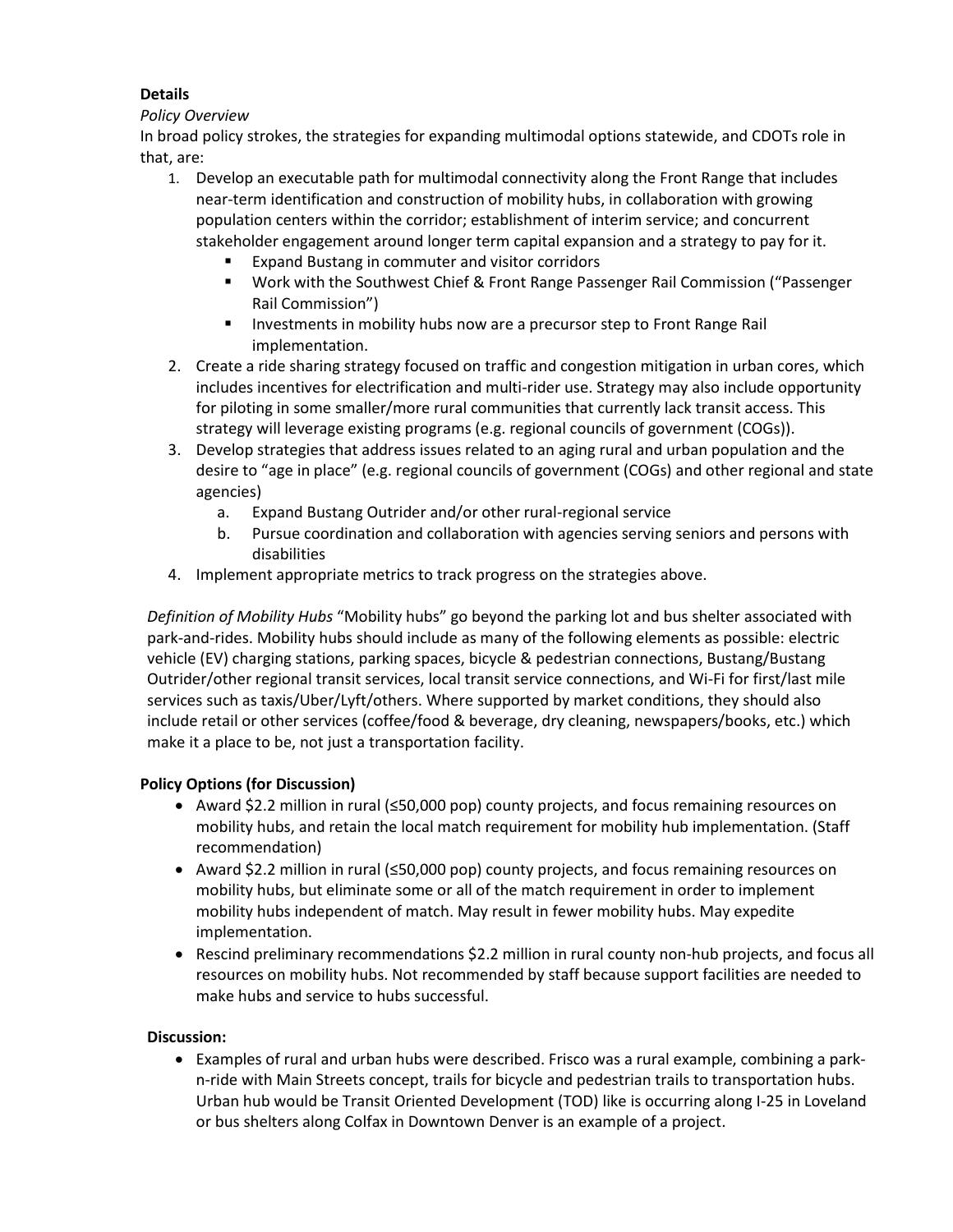- Along major corridors there could be a 10 mile distance between stops Park-N-rides could also be surrounded by other mixed uses and services, e.g., coffee shop, dry cleaner, food services, etc.
- A sample visualization of a mobility hub would include a place that has bus Shelters, walkways to underground bicycle and pedestrian trails providing linkage to both sides of a busy roadway/highway corridor.
- In terms of how to implement this concept, CDOT staff intends to bring list of projects to the TC in the future.
- Executive Director Lew and CDOT staff are proposing \$50 million to invest in hubs using some combination of SB 267 year 1 \$38 million and SB 1 multimodal options funding. The numbers presented today are only planning figures. More details on funding sources to be worked out.
- Commissioner Scott questioned the level of commercial activity of hubs in rural areas, and asked what CDOT would contribute to the commercial activities.
- David Krutsinger, CDOT Division of Transit and Rail (DTR) Director, responded CDOT would contribute a relatively small amount of dollars and examples of what might be funded would be adding wi-fi and transit/bicycle/pedestrian shelters and enhancements similar to Main Streets program.
- Executive Director Lew noted that the idea is to initially invest small amounts of dollars to prompt change and encourage TOD. The desire is to get people to think about TOD, and to be leaner in way we at CDOT project capital costs.
- Commissioner Gilliland asked if for bicycle and pedestrian enhancements along major corridors if we plan on relying on locals to pay for these improvements.
- Executive Director Lew suggested that we work to get local communities to identify the location for multimodal opportunities. These projects take many years to get projects implemented. Quick wins and peer agencies are also looking for sources too for match. CDOT would spend just enough to prompt TOD to work.
- Commissioner Connell commented that a mobility hub may be outside of highway corridor intersections, and that creating an area for stops, could also be considered as eligible for safety funds.
- Commissioner Gifford identified the need for more details on how this would all work. Right now locals are already planning and looking forward to getting some multimodal options funds for themselves. How do we message this concept to the locals?
- Executive Director Lew responded that we don't know what is coming from the legislature yet for this year. There is potential for sub criteria of multimodal options funding to go to projects of this type. Other sources could potentially be from the Congestion Mitigation and Air Quality (CMAQ) program and the Transportation Alternatives Program (TAP). We will look to other policy choices throughout agency for other funding sources.
- Commissioner Thiebaut supported the concept of passenger rail. However, local governments don't have funds often for concepts like this. There are lots of conceptual thoughts about spending dollars that is a new concept at CDOT. Hope shift to these type of investment doesn't leave out rural communities, as locals often don't have match money available to allow them to participate or compete for funds.
- Johnny Olson, CDOT Deputy Executive Director, noted that the Outrider bus service needs expansion in northern Colorado, as there is no system like Regional Transportation District (RTD) as is in the Denver Metro area. Need to work with local governments closely on finding ways to get rural areas access to a CDOT hub, as this will be critical. We need reliable connectivity options for locals, and need to demonstrate how it will create a true system in partnership.
- Commissioner Scott noted that one Bustang stop along I-25 and in Colorado Springs area needs improved lighting as some people don't know the stop is there.
- David Krutsinger mentioned that carpools could also be promoted at mobility hubs.
- DTR is looking 10-years out with the idea of conducting extensive outreach activities.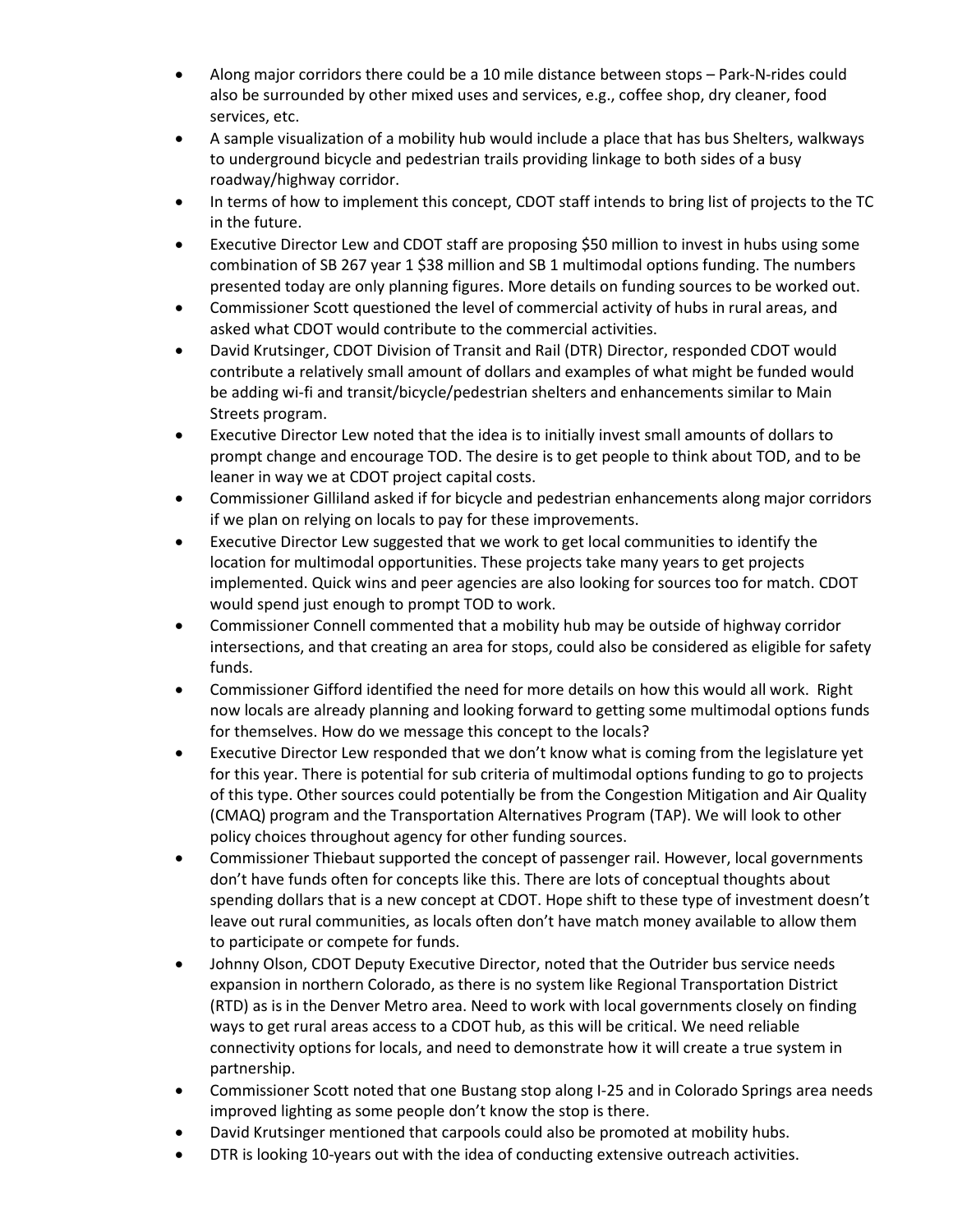## **Service Development Plan for SW Chief and Front Range Passenger Rail Commission – Randy Grauberger**

- David Krutsinger introduced Randy Grauberger, the Rail Commission Chair, to the TC.
- Randy provided an overview of the work of the Rail Commission underway, which includes a Front Range Rail Service development Plan, and a Tiered Environmental Impact Statement (EIS).
- CDOT and team has had conversations on lessons learned with AZDOT about Tuscan and Phoenix Rail project.
- Three options pursued are Bustang with future park-n-rides, commuter rail, (RTD service), and high speed rail (HSR).
- \$1.5 million available to begin the service development plan and Tier EIS (would include development of a purpose and needs statement, evaluation of corridor options and alignments); this initial amount is not enough for these two tasks.
- Efforts will include extensive stakeholder engagement. HSR will require updated crossings for higher speed.
- More specifically the Service Development Plan and Tiered EIS will include information outlining:
	- o Purpose and need for passenger rail
	- $\circ$  Ridership forecasting use new CDOT tools for this.
	- o Corridor Options/Alignments
	- o Levels of Service
	- o High level cost estimate for overall project
	- o Potential service operator
	- o Governance framework
	- Principles (Must Haves) for Rail/ Rapid Speed Mobility Buildout
		- $\circ$  Travel Time better and travel experience than Bustang in a managed lane
		- o Volume of people buses don't work buses are too full
		- $\circ$  Conditions exist which prevent expansion of bus service in a managed lane not being a workable solution.
		- $\circ$  Economic development and correlated congestion relief issue must be key reasons for building rail or other technology
		- o It is also important to note:
			- Starter rail may be a less expensive method to initiate such as system and eventually serve tourist travel markets.
			- **Faster speeds require straighter alignments**
			- Clean transit argument is weakening with evolving electric vehicle (EV) technology
- Related to CDOT's Ability to Leverage a Plan
	- o CDOT has staff, a Statewide Travel Model, and previous studies as resources
	- o CDOT can pursue external grant funding as an "eligible applicant" for:
		- **Transportation Investment Generating Economic Recovery (TIGER), Better Utilizing** Investments to Leverage Development (BUILD), Infrastructure for Rebuilding America (INFRA), etc.
	- $\circ$  Executive Director Lew commented that the intent is to do more of the EIS internally vs. with help of consultant. Also move to streamline National Environmental Policy Act (NEPA) process. The concept is to use NEPA as part of disclosure and create a blended team with a contractor and CDOT staff, driving us in one direction. The intent is to get meaningful public feedback during the NEPA process.
	- $\circ$  Commissioner Gilliland mentioned that for previous CDOT evaluations and studies, we get off on one project concept or the other and often plans are not implemented. Meanwhile corridor is developed without looking at the transportation corridor. If we are going to preserve ROW to extent we can, we need to invest what we can incrementally. Instead, we keep putting it off, and it makes it harder to implement in the future.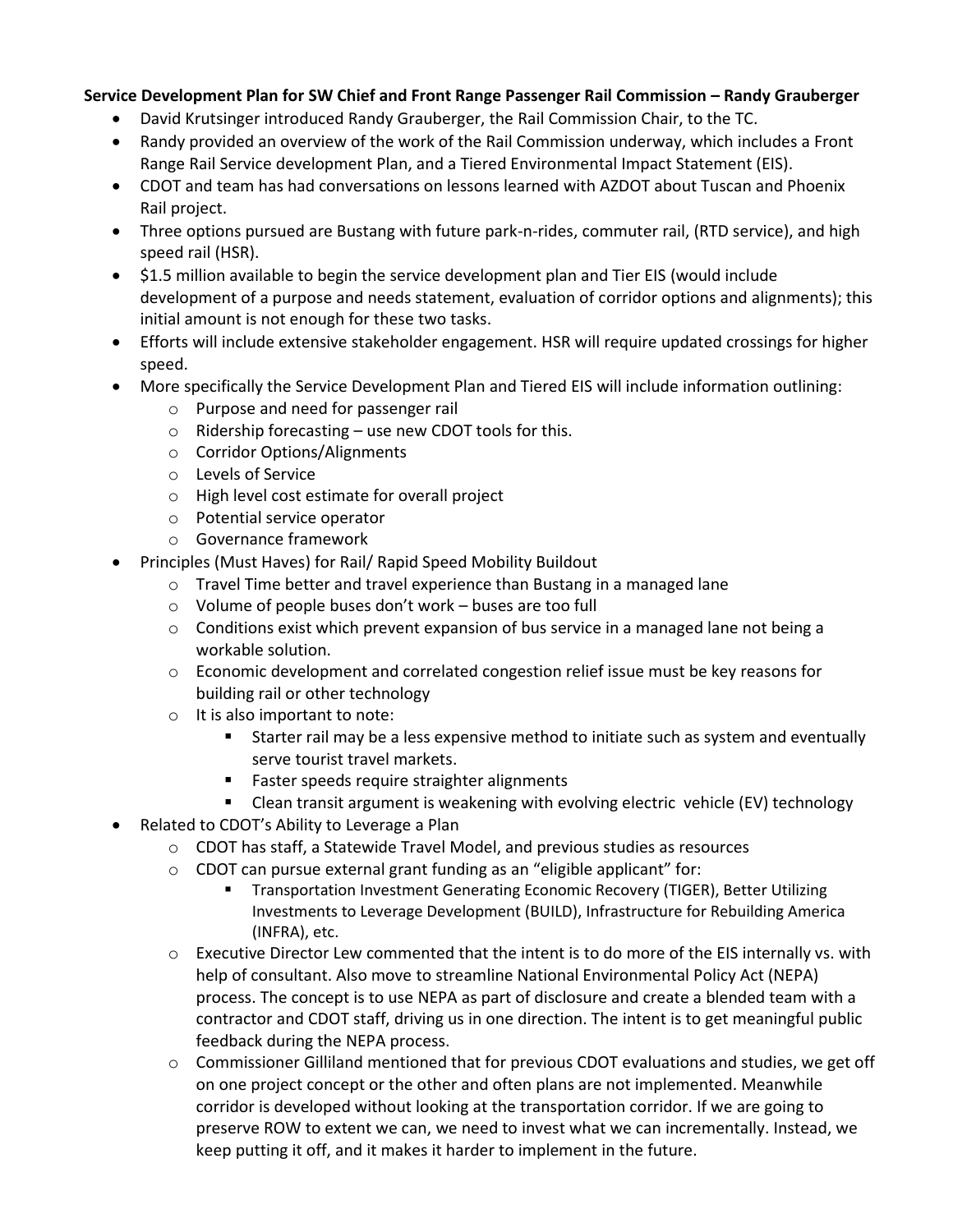- $\circ$  Executive Director Lew explained that we anticipate increasing efficiency with the combining plans, etc. CDOT needs to look at existing ROW and maximize the space we have now.
- o Commissioner Scott asked about the status of federal funding for HSR.
	- Executive Director Lew responded that California has \$ 1 billion they will not be using that has no expiration date, so this money could be used elsewhere– we see the federal rail administration has some funds in dribs and drabs, we need something specific that we can eventually apply for.
- David Krutsinger overviewed other funding sources and led into the FASTER Fund swap between RTD and Denver Regional Council of Governments (DRCOG) concept too.

## **FASTER Fund Swap (RTD/Denver Regional Council of Governments [DRCOG])**

*Background* The DRCOG Board of Directors adopted the human service transportation (HST) Set Aside to provide \$4 million over four years (FFY 2020-2023) through the TIP using Congestion Mitigation and Air Quality Improvement (CMAQ) funds to fund underfunded / underserved trips and rolling stock to improve service and mobility options for vulnerable populations in the Denver region including individuals with disabilities, older adults, people with low-income, and veterans. Since the monies are to be allocated through the TIP, they are intended for projects conducted within the DRCOG Metropolitan Planning Organization (MPO) boundaries.

**Details** To increase the flexibility of fund usage for the intended purposes, and to better integrate the management of Federal Transit Administration (FTA) 5310-Denver funds, CDOT, DRCOG, and RTD are proposing a swap of funds. DRCOGs CMAQ funds would be obligated to RTD in exchange for an equal amount (\$1 million) of RTD's FASTER set-aside funds being obligated to DRCOG each year. This may allow some projects in the Denver region to use FASTER funds to match FTA 5310 funds for seniors and persons with disabilities. CMAQ funds could not be used to match FTA 5310, because both are federal funds. RTD believes this does not reduce their flexibility due to the availability of abundant non-federal matching dollars from sales and use tax.

CDOT and DRCOG have committed to increased coordination with regard to projects/services for seniors and persons with disabilities. Increased coordination is expected to lead to, at minimum, greater awareness of total need, and the intent is to more efficiently meet a greater proportion of the total need.

#### **Discussion:**

- No comments from the TC were raised, after David asked the Commissioners if they had any comments or concerns.
- See the TC packet for more details on the status of other DTR programs.

## **FY 2019-20 Annual Budget Workshop (Jeff Sudmeier)**

**Purpose:** The purpose of this workshop is to present the Fiscal Year (FY) 2019-20 Final Annual Budget for Transportation Commission adoption (TC), review options for prioritizing budget in support of strategic goals, and upcoming budget discussion topics.

**Action:** Adoption of the FY 2019-20 Final Annual Budget.

- Jeff Sudmeier provided an overview of the FY 2020 Budget
	- $\circ$  TC is schedule to adopt FY 2020 budget. Will conduct a quick review of budget prior to adoption
	- o How to move forward and reprioritize funds for future.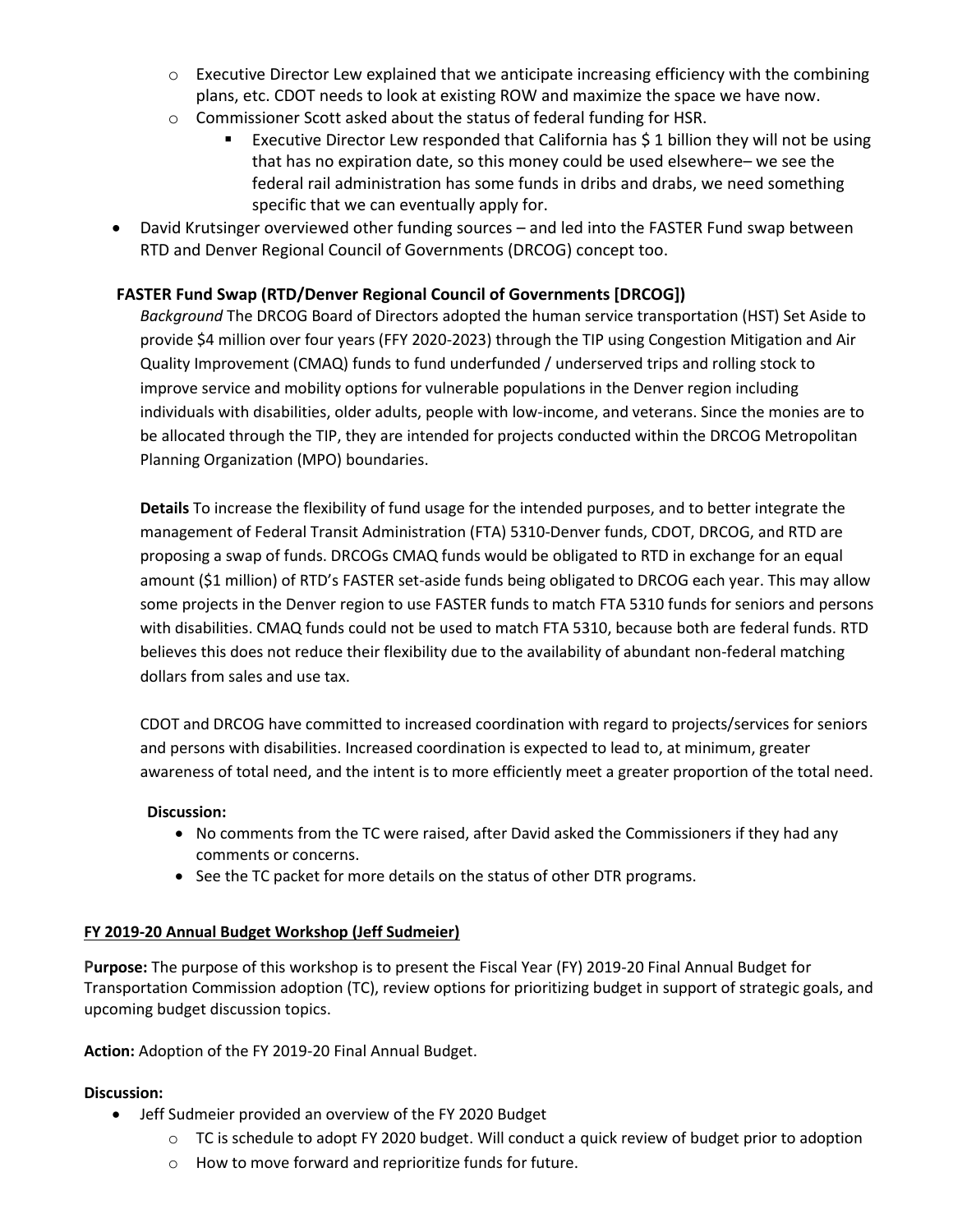- o Many budget changes upcoming too with multiple discussions on the horizon.
- o \$2.09 billion is the total FY 2019-2020 budget
	- $\bullet$  \$1.96 billion (CDOT)
	- **•** \$11.7 million for Bridge Enterprise (BE)
	- $\bullet$  \$16.6 M for High Performance Transportation Enterprise (HPTE)
- FY 2019-20 Annual Budget Includes \$677.5 million with:
	- o \$500 million from SB 267
	- o \$155 million from SB 1
	- o \$22.5 million from SB 1 Multimodal Options Fund (MMOF)
- Started adding a roll-forward element to budget from FY 19
	- o \$350 million net
	- o Local programs largest portion
	- o \$100 million of SB 1 and SB 267 too
- Changes to budget process include:
	- o Format and changes start with FY 20 budget
		- A budget allocation plan is to contain:
			- ₋ Open Projects
			- ₋ Forecast of Expenditures
			- ₋ Total Construction Budget in detail
				- ₋ Planned Projects
- A new quarterly budget report reflecting amounts budgeted and expended year to date and any amendment and adjustments is forthcoming
- Updates to Policy Directive (PD) 703 to clarify amendment processes and thresholds, and provide for more frequent amendments to the budget during course of the year.
- Budget Prioritization for DMO, RoadX, and other programs will be discussed at more length in the future.
- Multiple opportunities exist to explore additional budget to support strategic goals:
	- o By amending FY 19-20 Budget
	- o By reallocating roll forward budget at end of current fiscal year
	- o By incorporating into FY 20-21 budget
	- o Revenue Sources for decision points include:
		- SB 1 Transfer \$105 million, \$22.5 million from the multimodal options fund
		- **Tentative commitments proposed are:** 
			- \$88.8 million repayment to TC
			- $\bullet$  \$120 million in remaining unfunded SB 267 (if SB 267 eliminated)
			- CDOT and Local Multimodal Projects (not yet identified)

- Commissioner Thiebaut asked if the FY 2019-20 budget also contains \$50 million for mobility hubs.
- Jeff responded, yes. And we need FY 2020 budget approval for statutory requirements. The budget will also need to be amended again to reflect legislative changes we don't yet know about.
- This is a banner year for CDOT's budget, or if not, very close to it.
- Josh Laipply noted that CDOT's construction budget for FY 20 is roughly \$860 million, larger than any Responsible Acceleration of Maintenance and Partnerships (RAMP) year.
- Commissioner Stuart requested CDOT staff to provide TC a list of the tentative commitments. It is difficult to keep truck of the different funding sources and where dollars from them are being spent. TC needs to understand how dollars are pulled from TC contingency and other changes in the project budget.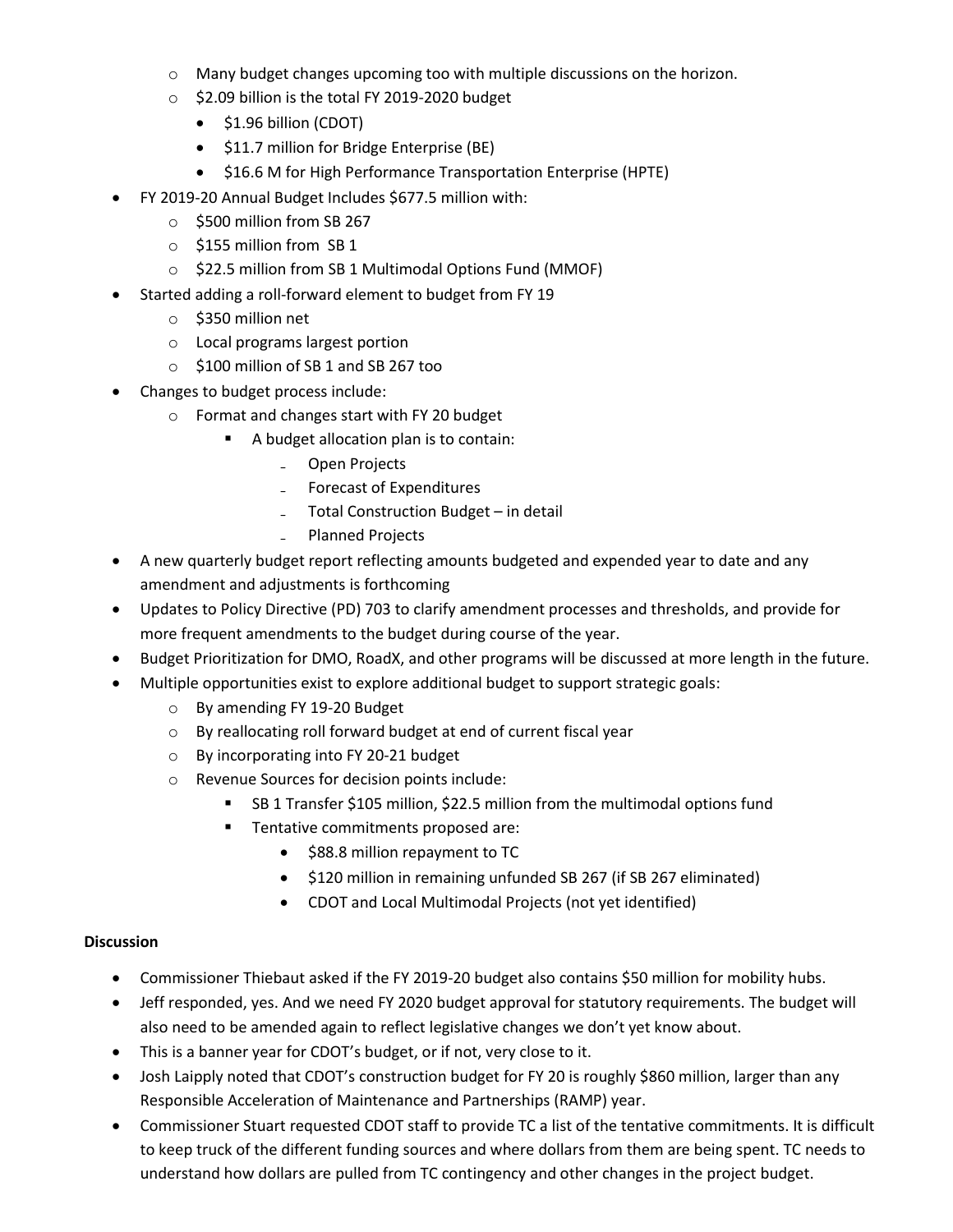- Commissioners noted that when backfills occur from another funding source, it is difficult to understand and track.
- Jeff Sudmeier responded that he will send out a table that explains the various expenditures of the budget on projects and where funding comes from. A discussion on budget prioritization with the TC will occur over the next few months.
- Commissioner Thiebaut noted that some projects are contingent on SB 267 year 2 funds, and asked about what happens if we have to shift funding for projects already under construction. Geographic equity is another concern, with shifting funds elsewhere. It was proposed to install a policy to not let projects drop after construction begins during these times of change, as this will help to obtain and retain public support.
- Jeff Sudmeier noted that CDOT is in a good position on SB 267 funding,
- Josh Laipply explained that we are better than we thought due to grant awards obtained too.
- Jeff also noted that our project priorities have not changed much, even with changes happening.
- Legislation now in session could potentially change the debt Service cap on S82B 267. We need to keep track of this.
- Other money to consider are \$37 million for Surface Transportation Block Grants (STBG) funds that were not planned for in the budget. Also the Administration Department Operations program that totals \$85 million, it was noted that for every 1% reduction in spending nearly \$850,000 is made available for construction, maintenance, or other programs. CDOT will take fresh look at funding programs as part of the budget changes, and will review the remaining budget for potential efficiencies.
- For DMO and RoadX, there is \$57 million we may want to see how to reprioritize some of these funds to other purposes and the roll forward is \$32 million.
- Commissioner Scott asked about what are other DOTs are doing with their budgets.
- Josh responded that through CDOT's participation with national organization, e.g., AASHTO, CDOT is keeping track of best practices conducted elsewhere.

#### **CDOT Bridge Project Prioritization and Selection Process (Josh Laipply)**

**Purpose:** To provide the TC information on the prioritization and selection process for projects in the CDOT Bridge Programs (CDOT Bridge), and illustrate how this process integrates with the overall program and project delivery lifecycle.

#### **Action:** None

- Josh explained that CDOT needs more preventative maintenance bridge investment to keep bridges in good condition, and to avoid costly replacements in the future.
- In terms of life cycle cost analysis, if we have a bridge that we invest in regularly with preventive maintenance, it is less costly. Examples of preventative maintenance include installing a waterproofing membrane vs. leaving a bridge deck unprotected.
- Commissioner Gilliland asked how long is life extended with periodic treatments.
- Josh responded it could be indefinitely with periodic maintenance. Generally increased traffic cause bridge replacements to be necessary, not maintenance issues.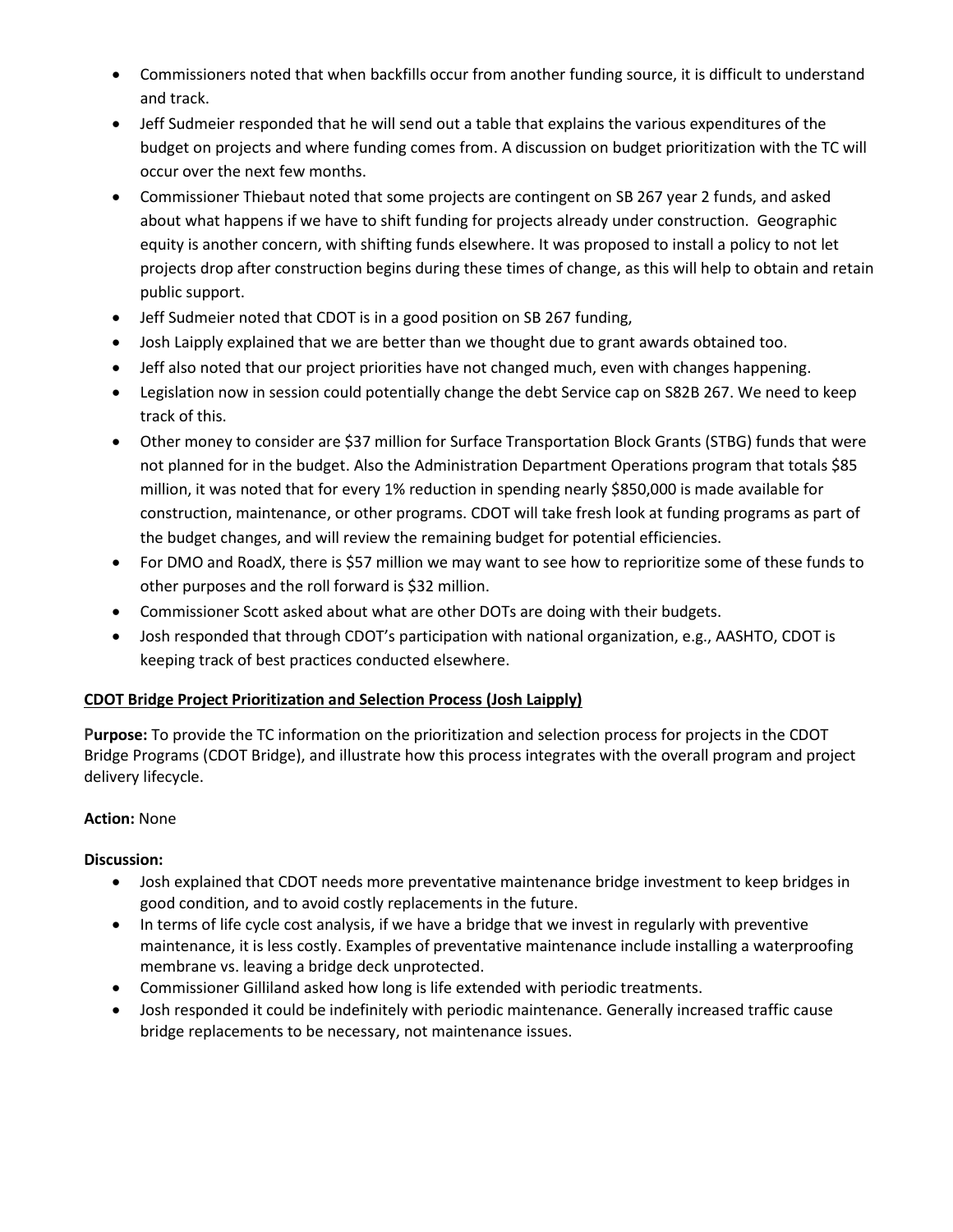# **Transportation Commission Regular Meeting Thursday, March 21, 2019, 9:30 am – 11:30 am**

## **Audience Participation** – None.

 $\bullet$ 

**Call to Order, Roll Call:** Seven of 11 Commissioners present, Commissioner Pulido resigned, and Commissioners Connell, Hall and Hofmeister were excused.

#### **Comments of Individual Commissioners**

- Commissioners expressed their sincere condolences to the families and friends of CDOT Region 3 employee, Eric Hill, and Colorado State Patrol's Corporal Daniel Groves, who were both recently killed while on duty. A moment of silence was observed at 10:00 am during the meeting to honor the lives of these two men.
- Commissioner Zink commented on snow and avalanches that are the news and Red Mountain Pass is still closed and will be. Commended snow plow drivers for their skill and dedication, and the avalanche prevention work interesting. Pictures were impressive, and work to clear is incredible. Recognized, Mike McVaugh for the settlement arrived at for the Webb Ranch property that was recently forwarded on to condemnation proceedings. Mike's negotiation skills led to an agreement along US 550 Interchange project in the interim, and the attorney wrote a letter of thank you to Mike. Mike's tenacity and diplomacy were impressive. Executive Director Lew visited Commissioner Zink's district. A Durango Green Business Round Table occurred and representative from Southwest Energy Efficiency Project (SWEEP) representative spoke about electric vehicles (EVs) and green communities.
- Commissioner Stuart noted her appreciation for CDOT maintenance crews and their work. Very proud of this work.
- Commissioner Scott noted that freight providers and our customers rely on CDOT; storm was coming and Region 2 Transportation Director, Karen Rowe, and team stepped up working with freight providers; as congestion grows freight will gain more attention. Planning meetings with counties are coming up. The winter maintenance expenses topic is important and snow and ice removal is important work.
- Commissioner Peterson thanked CDOT maintenance teams risking their lives to keep Coloradans safe. Avalanche prevention work was impressive. Paul Jesaitis, Region 1 Transportation Director, spent 20 hours on Monument during the cyclone bomb snow storm. CDOT got organized and we were all in this together. Public relations folks also got the word out on what to expect. Weather may get worse before it gets better.
- Commissioner Gilliland noted and recognized key staff that are pursuing other work and leaving CDOT: David Spector of HPTE, was thanked and recognized. Amy Ford in Communications, is moving on to other opportunities. , Debra Perkins-Smith is retiring and was recognized for her contributions to CDOT leading the Division of Transportation Development (DTD). Welcomed the new DTD Director, Rebecca White. Thanked CDOT staff for responding to recent storms and emergencies and for their work every day.
- Commissioner Thiebaut spoke of National Work Zone week that starts April  $8^{th}$  and the Region 2 ceremony will be April 10<sup>th</sup>. This dovetails with recent tragedies and losses. Olivia Martinez had a baby boy. Staff changes and opportunities are occurring under new leadership, it is also part of spring season, as a time to refresh and take on new ventures. Changes at CDOT are occurring simultaneously with bomb cyclone and avalanches. Recognized the work of Karen Rowe and Region 2. A diversity committee meeting is taking place after TC Regular meeting today.
- Commissioner Gifford echoed sentiments for change in staff and expressed gratitude for CDOT work during the past major weather events.

## **Executive Director's Report (Shoshana Lew)**

 Thank you for good discussion yesterday. Especially regarding the changes to the planning process. Really appreciate the dialogue and comments made yesterday. We wanted to have a conceptual conversation early on before things are worked out in more detail. For the multimodal priorities, we appreciated the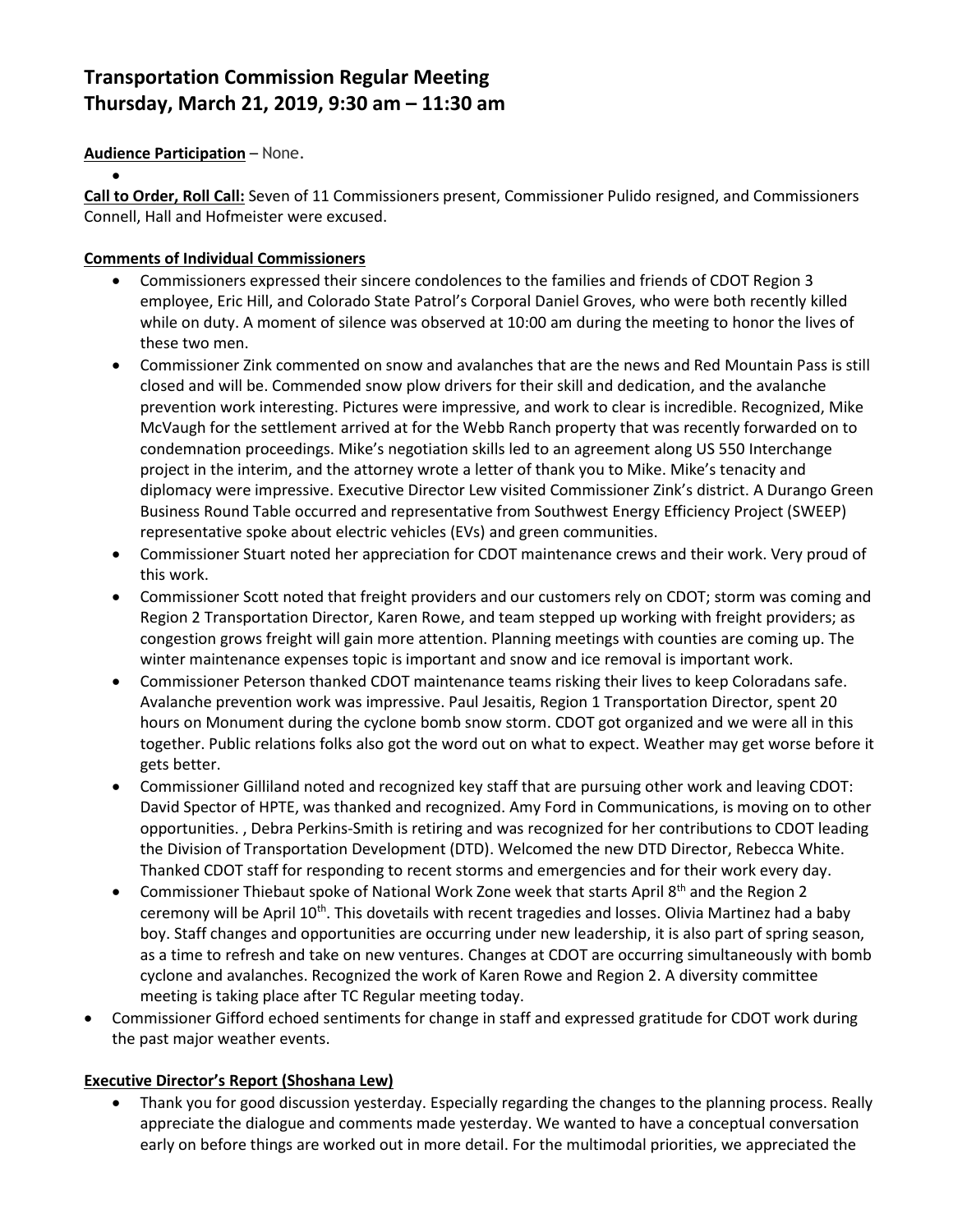feedback received. The dialogue on safety was productive. TC can expect to hear more from us on these topics, and we appreciate you rolling along with us regarding changes. Thank you.

## **Chief Engineer's Report (Josh Laipply) See above**

- US 550/160 in first process engage private sector on design build.
- Bomb cyclone and avalanches we don't like to close roads, but reasons are related to safety. Need to publicize we have good reasons to stop folks from ignoring closures and CDOT warnings.
- Thank you to David Spector who is leaving. He will be missed.

## **High Performance Transportation Enterprise (HPTE) Director's Report (David Spector)**

- David noted his departure from CDOT and expressed a thank you to the TC and CDOT staff. Recognized his team members, who made him look great with the HPTE accomplishments. This work as the professional highlight of his life.
- Commissioner Scott thanked David for his work and his team at HPTE. This work is important.
- Commissioner Thiebaut noted David's lasting impression on HTPE
- Commissioner Gilliland explained that for a lean staff the HPTE accomplishments were incredible. Thank you. Also the HPTE report is impressive.

# **Federal Highway Administration (FHWA) Colorado Division Administrator's Report (John Cater, Division Administrator)**

- FHWA had an annual meeting in Santa Fe, NM. Good news is the economy is good in NM. There is an oil and gas boom there. NM DOT received a \$400 million bump in funding.
- Colorado experienced thirty feet of snow over pavement with avalanches that impacted the budget and system
- Safety continues to be a key FHWA focus now. Working on how to reduce fatalities. Yesterday a task force meeting at local level occurred with counties and cities. Working on a safety circuit rider, to go to local governments and identify how to improve safety on the local roadway system. This was a partnership between CDOT, FHWA and Local Technical Assistance Program (LTAP), who hosted the event. Concept is to have a dedicated resource to identify and implement changes with impact. Working on a proposal now. Looking at options that are still to be determined. This is a great effort. Excited to see work on how to make this happen. These types of efforts have made a difference in other areas across the country.
- Related to rumble strips, an innovation is "mumble" strips that cause the same vibration but are quieter – in the process of testing these, and they maybe a tool for us to use here.

## **Statewide Transportation Advisory Committee (STAC) Report (STAC Chair, Vince Rogalski)**

- Vince Invited TC members to the STAC meeting tomorrow. As was last month, STAC and TC are the same week.
- Regarding the effect of EV on tolling lanes, STAC expressed concerns regarding low revenues paid by EVs.
- STAC lost its Vice-chair, and we elected new Vice-chair Norm Steen
- STAC wants to know more about status of INFRA grants in terms of when will feds announce awards? STAC is interested to know.
- Regarding EVs and low emission vehicles, we tend to forget those vehicles also use energy, and they get it from somewhere, just not near the vehicle. The issue is how EVs will impact the electric grid, some rely on coal generated electricity as they need to be plugged-in somewhere. How will it work? Need more information on this subject. It really doesn't eliminate pollution, but moves it instead.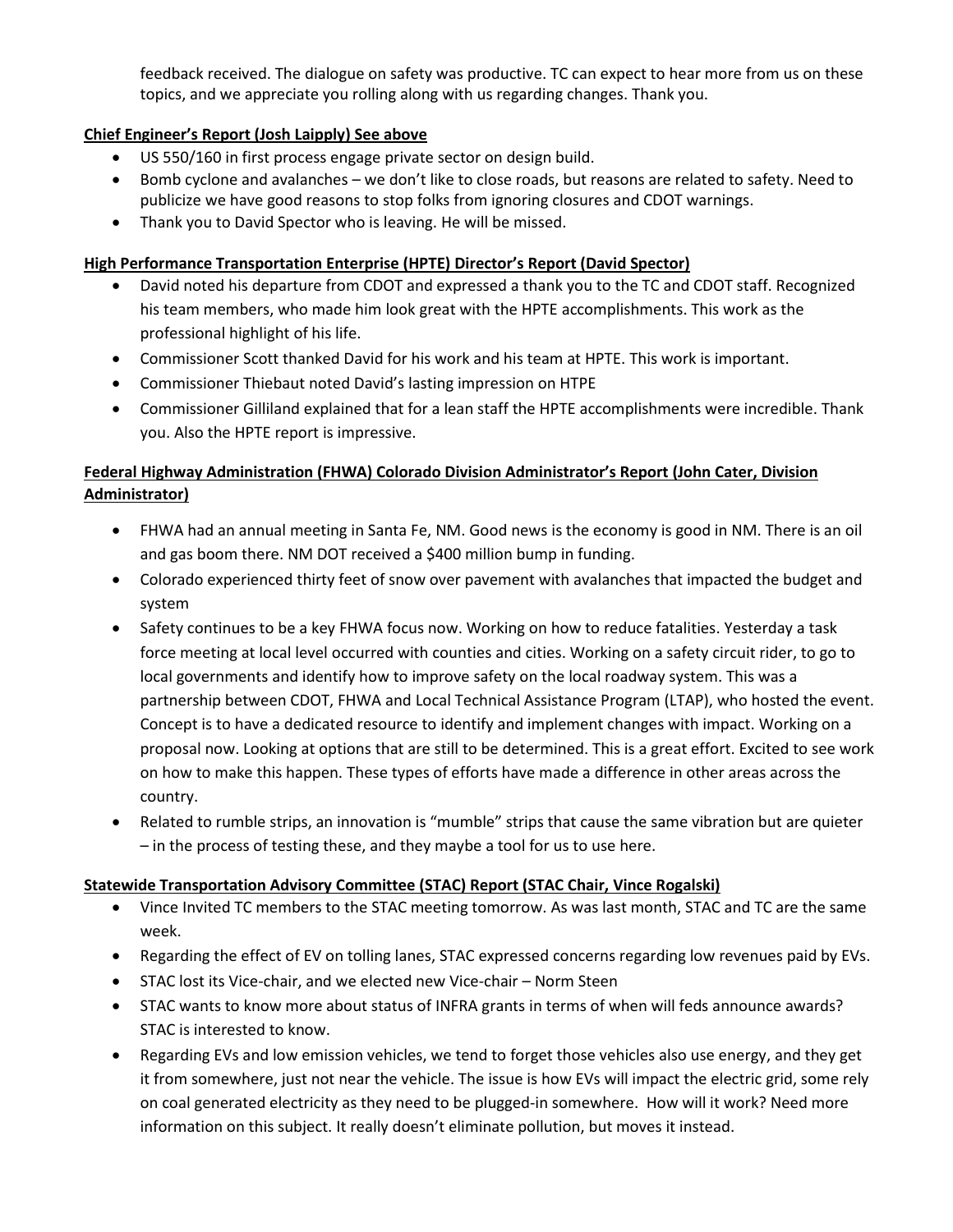- Local participation in resilience, when I -70 is shut down, US 50 and US 40 are impacted; US 50 has a large project starting on it with closures starting soon. There is an issue with 18- wheelers that can't fit on alternate routes, and will need to use I-70 instead.
- Regarding the Statewide Transportation Plan (SWP), STAC members are still to be informed of changes presented to TC yesterday.
- STAC desires freight to be part of their Regional Transportation Plans and the Statewide Transportation Plan and they want to make sure this happens.
- Traffic Incident Management (TIM) program– STAC is interested in learning more about the impact TIMS has on private towing companies. Also the impact on first responders using this program/technology. There are always concerns with and the need to be on the lookout for secondary crashes.
- More snow is coming.

# **Act on Consent Agenda – Passed unanimously on March 21, 2019**

- a. Resolution to Approve the Regular Meeting Minutes of January 17, 2019 (Herman Stockinger)
- b. Resolution to approve FASTER Fund Swap (RTD/DRCOG) (David Krutsinger)
- c. Resolution to Approve Maintenance Project Between \$50k-\$150k (Kyle Lester)
- d. Resolution to Approval R5 Property Disposal: Wolf Creek Pass Duplex US 160 (Mike McVaugh)
- e. Resolution to Approve R1 Property Disposal: I-270 & Lafayette Street (Paul Jesaitis)
- f. Resolution to Approve R5 Property Disposal/Exchange: US 550 and CR 220 (Mike McVaugh)
- g. Resolution to Approve ROW Settlement Affirmations and Authorization Requests (Josh Laipply)
- Item #10. *Discuss and Act on Webb Ranch Settlement* was removed from the TC agenda. Commissioner Zink recognized Mike McVaugh, Region 5 Regional Transportation Director, for his hard work on this and noted that a settlement was four years in the making for this important property. Negotiations were not an easy task, and were long and difficult, but it turned out for the benefit of the community in southwest Colorado.
- Josh Laipply also recognized Mike McVaugh for his work on arriving at this settlement, and noted that initiating condemnation proceedings does not always lead to condemnation of property.

## **Discuss and Act on Condemnation Authorization Requests (Josh Laipply)** – **Passed unanimously on March 21, 2019**

**Discuss and Act on Adoption of FY 2020 Budget (Jeff Sudmeier)** – **Passed unanimously on March 21, 2019 –**

## **[Discuss and Act on 9th Budget Supplement of FY 2019 \(Jeff Sudmeier\)](https://www.codot.gov/about/transportation-commission/documents/2018-agendas-and-supporting-documents/december-2018/8-budget-sup.pdf)** – **Passed unanimously on March 21, 2019**

# **[Discuss and Act on FY 2020 Scope](https://www.codot.gov/about/transportation-commission/documents/2018-agendas-and-supporting-documents/december-2018/8-budget-sup.pdf) of Work/Fee for Service Intra-Agency Agreement between CDOT and HPTE (Nick Farber)** – **Passed unanimously on March 21, 2019**

**Recognitions:**

- Josh Laipply recognized Civil Rights team for a WASHTO award for trailblazing on civil rights. WASHTO is an 18 state organization.
- Greg Diehl, Civil Rights and Business Resource Center (CRBRC) Manger, talked about different initiatives of Civil Rights at CDOT and recognized his staff.
- Commissioner Gilliland noted that being recognized by peers for your work is outstanding. I-70 work opportunities to train and hire local workers is impressive. Thank you for being innovative – this group doesn't always get notice. Thank you for the work you do.